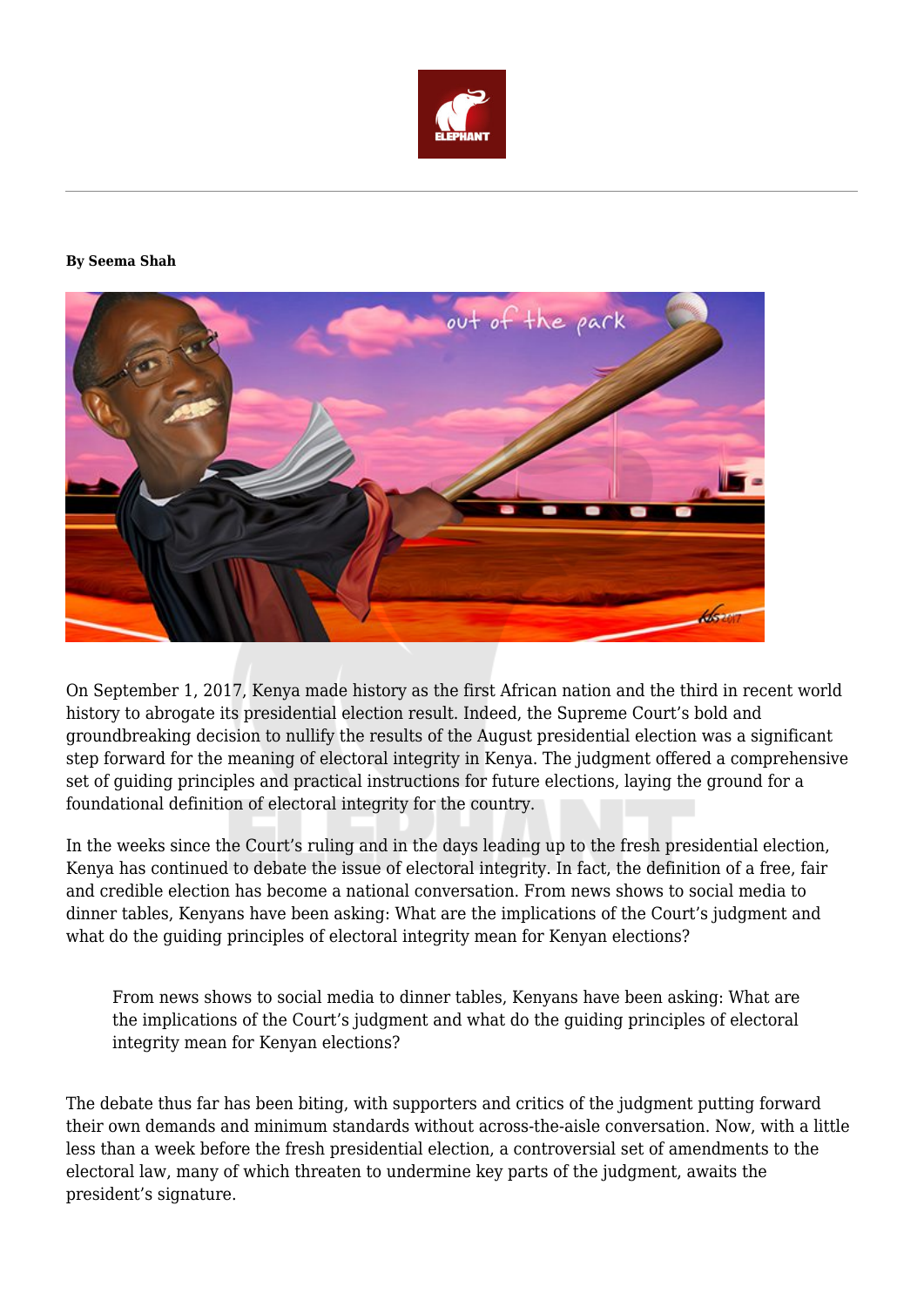Regardless of the direction of reforms, the Supreme Court has breathed new life into the concept and understanding of electoral integrity.

## Process vs. Results

First, the Court's determination that an election is a process rather than an event affirms the importance of all the election-related activities that have a bearing on voting day. The Court's statement on process, which included a sharp rebuke to those who were willing to dismiss issues that could not be proven to have had a mathematical impact on the numerical result, greatly raises the standard for voter registration, boundary delimitation, party nominations, legal reform, dispute resolution and a host of other activities that tend to receive less attention and scrutiny than voting day.

On our part…we are of the view that…elections are not only about numbers as many, surprisingly even prominent lawyers, would like the country to believe. Even in numbers, we used to be told in school that to arrive at a mathematical solution, there is always a computational path one has to take, as proof that the process indeed gives rise to the stated solution.…Elections are not events but processes. (224)

The emphasis on process is especially relevant in Kenya, where pre-election problems and inconsistencies, especially those related to voter registration, party nominations and primaries, legal reform, and campaigning, have cast doubt on both of the elections conducted under the new constitution.

The emphasis on process is especially relevant in Kenya, where pre-election problems and inconsistencies, especially those related to voter registration, party nominations and primaries, legal reform, and campaigning, have cast doubt on both of the elections conducted under the new constitution.

The Court's emphasis on process also makes it clear that, even without a "smoking gun," a result lacks legitimacy unless it flows out of a credible and publicly trusted process.

It is true that where the quantitative difference in numbers is negligible, the Court, as we were urged, should not disturb an election. But what if the numbers are themselves a product, not of the expression of the free and sovereign will of the people, but of the many unanswered questions with which we are faced? (378)

This aspect of the judgment elevates process above result. Even if the result appears to be correctly compiled and calculated, it lacks legitimacy without a credible process behind it.

Redefining elections as processes also changes the electoral timeline. Instead of focusing on the funding and expertise needs related to the period immediately surrounding election day, it now becomes necessary to think about what kinds of assistance, money and capacity are required on a more permanent and cyclical basis. As processes, elections must become much more integrated into long-term governance work.

## Voters First

Second, the Court's judgment places voters squarely in the centre of the electoral process. It states that the Independent Electoral and Boundaries Commission (IEBC) has a responsibility to devise and deploy election systems that *the voter can understand* (emphasis added). It thus brings life to the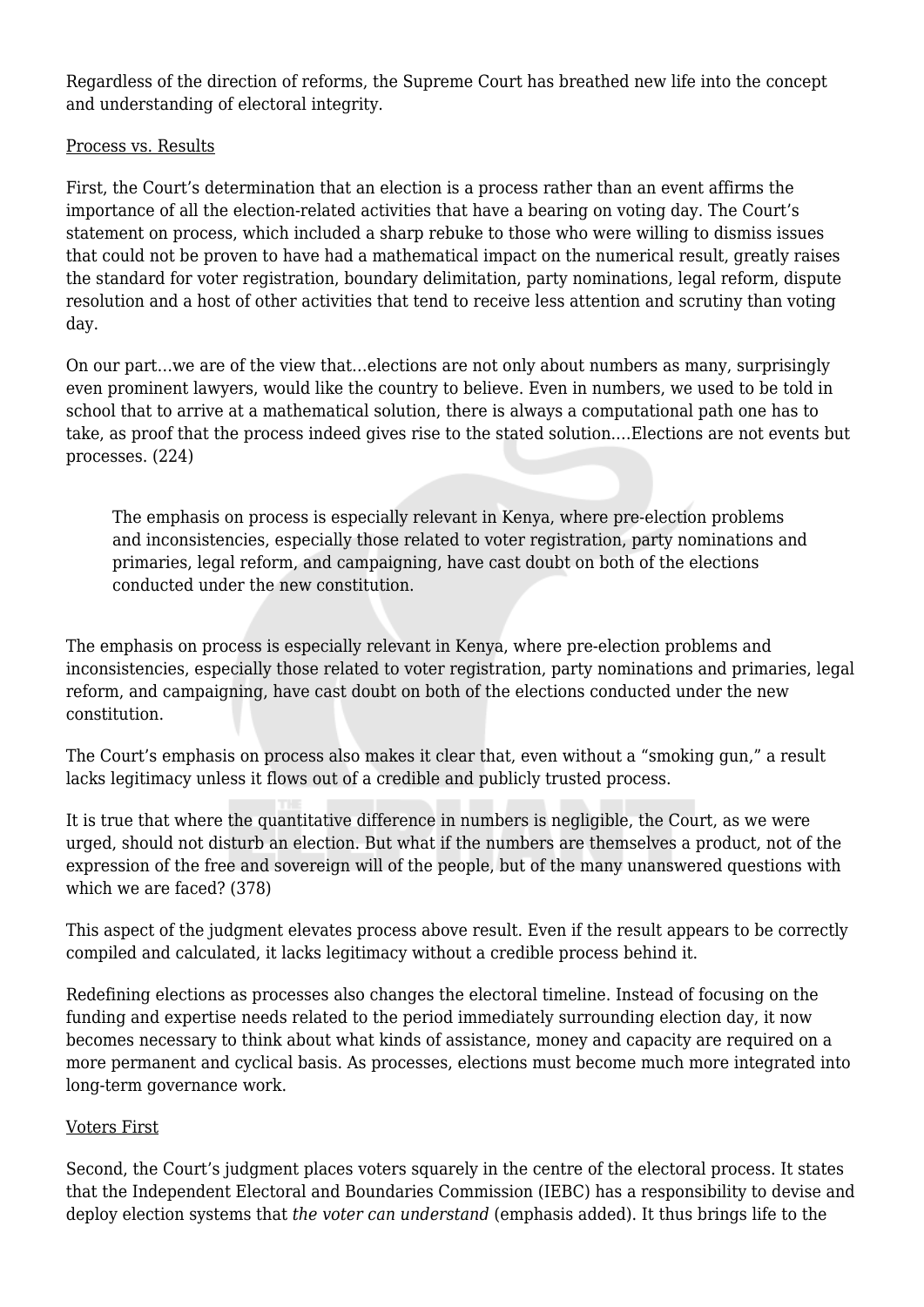constitutional standard of simplicity; if ordinary voters have to understand it, it follows that electoral activities must be straightforward.

The judgment's determination that voters should be able to independently cross-check results raises the bar, requiring election data to be clear, accurate and easily comprehensible.

The judgment goes further, specifying that the IEBC has a duty to provide access to the information that can enable a voter or a candidate to cross-check results "with a view to determining the integrity and accuracy" of those results. This directive is incredible for its apparent simplicity: it requires the IEBC to share whatever materials are necessary for an ordinary voter to check and make sure the announced results add up. In Kenya, this means that – at minimum – polling station results forms, voter turnout records, the Register of Voters, constituency level results forms, county level results forms and the final announced results must all be available for public scrutiny.

In so many past elections, results forms (and other reference documents) have been so riddled with errors, missing data, and erroneous information that it has been impossible to determine who won. The judgment's determination that voters should be able to independently cross-check results raises the bar, requiring election data to be clear, accurate and easily comprehensible. Although this part of the judgment is brief, it carries enormous weight, placing the onus on the IEBC to provide a clear and accurate set of results to the public.

Seen through the lens of electoral integrity, these guidelines are perhaps the most remarkable part of the judgment because they clearly state what otherwise abstract principles mean at a practical level.

The Court's opinion that the IEBC must provide accurate data to the public may seem like an obvious point. In so many past elections, however, election data has been characterised by incomplete information and incorrect calculations, leaving ordinary voters without a clear way to understand what is in front of them and without a way to hold the IEBC accountable. In fact, both the 2013 and August 2017 election results were announced without all polling station-level results forms in hand. The missing forms from 2013 remain absent to date. The judgment, then, directly confronts this kind of impunity.

It is also significant because it underscores the sovereignty of the voters. The IEBC is ultimately accountable to the voters; a situation in which voters cannot see and understand the results of their elections is indefensible.

## Practical Standards

Third, the Court's judgment offers a clear set of guidelines for the practical operationalisation of constitutional principles of electoral integrity. Specifically, the Court laid out what the principles of accuracy, verifiability, security, accountability and transparency mean (in practical terms) when designing and conducting an election:

# 1. *Accuracy:*

Ballots are properly counted and tabulated to yield correct totals and mathematically precise results